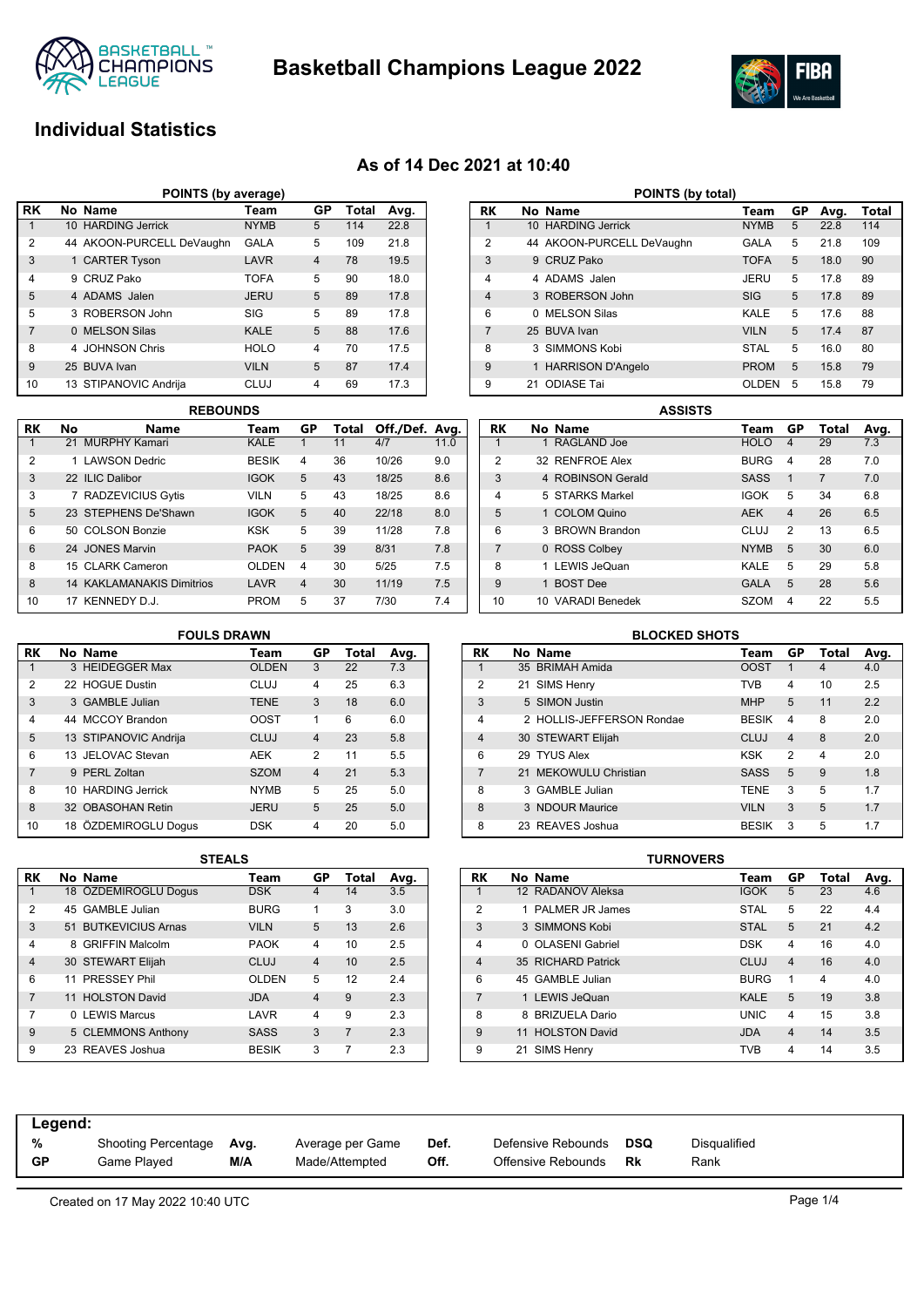



# **Individual Statistics**

|                | TOTAL FIELD GOALS % (8 attempts/game minimum) |                           |              |                |       |      |  |  |  |  |  |  |
|----------------|-----------------------------------------------|---------------------------|--------------|----------------|-------|------|--|--|--|--|--|--|
| RK             |                                               | No Name                   | Team         | GP             | M/A   | %    |  |  |  |  |  |  |
| $\mathbf{1}$   |                                               | 21 ODIASE Tai             | <b>OLDEN</b> | 5              | 32/44 | 72.7 |  |  |  |  |  |  |
| 2              |                                               | 19 SHERMADINI Giorgi      | TENE         | 2              | 12/17 | 70.6 |  |  |  |  |  |  |
| 3              |                                               | 0 OLASENI Gabriel         | <b>DSK</b>   | $\overline{4}$ | 22/33 | 66.7 |  |  |  |  |  |  |
| 4              |                                               | 13 STIPANOVIC Andrija     | CLUJ         | $\overline{4}$ | 27/41 | 65.9 |  |  |  |  |  |  |
| 5              |                                               | 4 JOHNSON Chris           | <b>HOLO</b>  | $\overline{4}$ | 26/41 | 63.4 |  |  |  |  |  |  |
| 6              |                                               | 1 CARTER Tyson            | LAVR         | $\overline{4}$ | 29/46 | 63.0 |  |  |  |  |  |  |
| $\overline{7}$ |                                               | 21 SIMS Henry             | <b>TVB</b>   | $\overline{4}$ | 26/43 | 60.5 |  |  |  |  |  |  |
| 8              | 1                                             | <b>LAWSON Dedric</b>      | <b>BESIK</b> | $\overline{4}$ | 21/35 | 60.0 |  |  |  |  |  |  |
| 9              |                                               | 45 GAMBLE Julian          | <b>BURG</b>  | 1              | 7/12  | 58.3 |  |  |  |  |  |  |
| 10             |                                               | 44 AKOON-PURCELL DeVaughn | GALA         | 5              | 36/63 | 57.1 |  |  |  |  |  |  |

| RK             |    | No Name                   | Team        | GP             | Total          | Avg. |
|----------------|----|---------------------------|-------------|----------------|----------------|------|
| $\mathbf 1$    |    | 10 HARDING Jerrick        | <b>NYMB</b> | 5              | 42             | 8.4  |
| $\overline{2}$ |    | 1 CARTER Tyson            | LAVR        | $\overline{4}$ | 29             | 7.3  |
| $\overline{2}$ |    | 8 GRIFFIN Malcolm         | <b>PAOK</b> | $\overline{4}$ | 29             | 7.3  |
| $\overline{4}$ |    | 44 AKOON-PURCELL DeVaughn | GALA        | 5              | 36             | 7.2  |
| 5              |    | 45 GAMBLE Julian          | <b>BURG</b> | 1              | $\overline{7}$ | 7.0  |
| 6              |    | 13 STIPANOVIC Andrija     | CLUJ        | 4              | 27             | 6.8  |
| $\overline{7}$ |    | 34 HUMMER lan             | <b>AFK</b>  | 3              | 20             | 6.7  |
| 8              |    | 4 JOHNSON Chris           | <b>HOLO</b> | $\overline{4}$ | 26             | 6.5  |
| 8              |    | 21 SIMS Henry             | <b>TVB</b>  | $\overline{4}$ | 26             | 6.5  |
| 10             | 21 | <b>ODIASE Tai</b>         | OLDEN       | 5              | 32             | 6.4  |
|                |    |                           |             |                |                |      |

**TOTAL FIELD GOALS MADE** 

|                | 2 POINT FIELD GOALS % (6 attempts/game minimum) |              |                |       |      | <b>2 POINT FIELD GOALS MADE</b> |           |                           |              |                |       |     |  |
|----------------|-------------------------------------------------|--------------|----------------|-------|------|---------------------------------|-----------|---------------------------|--------------|----------------|-------|-----|--|
| RК             | No Name                                         | Team         | GP             | M/A   | %    |                                 | <b>RK</b> | No Name                   | Team         | GP             | Total | Avg |  |
|                | SIMMONS Jeremy<br>11                            | <b>TOFA</b>  | 4              | 19/24 | 79.2 |                                 |           | 45 GAMBLE Julian          | <b>BURG</b>  |                |       | 7.0 |  |
| $\overline{2}$ | ODIASE Tai<br>21                                | <b>OLDEN</b> | 5              | 32/44 | 72.7 |                                 | 2         | 13 STIPANOVIC Andrija     | CLUJ         | 4              | 27    | 6.8 |  |
| 3              | 19 SHERMADINI Giorgi                            | <b>TENE</b>  | $\overline{2}$ | 12/17 | 70.6 |                                 | 3         | 21 ODIASE Tai             | <b>OLDEN</b> | -5             | 32    | 6.4 |  |
| 4              | 77 YASAR Muhsin                                 | <b>TOFA</b>  | 5              | 21/30 | 70.0 |                                 | 4         | 8 GRIFFIN Malcolm         | <b>PAOK</b>  | 4              | 25    | 6.3 |  |
| 5              | 20 WARE Gavin                                   | <b>JDA</b>   | $\overline{4}$ | 21/31 | 67.7 |                                 | 5         | 10 HARDING Jerrick        | <b>NYMB</b>  | 5              | 31    | 6.2 |  |
| 6              | 13 STIPANOVIC Andriia                           | CLUJ         | 4              | 27/40 | 67.5 |                                 | 6         | 21 SIMS Henry             | TVB          | 4              | 24    | 6.0 |  |
| $\overline{7}$ | 0 OLASENI Gabriel                               | <b>DSK</b>   | $\overline{4}$ | 22/33 | 66.7 |                                 |           | 19 SHERMADINI Giorgi      | <b>TENE</b>  | 2              | 12    | 6.0 |  |
| 8              | 44 AKOON-PURCELL DeVaughn                       | <b>GALA</b>  | 5              | 21/32 | 65.6 |                                 | 8         | 2 HOLLIS-JEFFERSON Rondae | <b>BESIK</b> | 4              | 23    | 5.8 |  |
| 9              | 12 KYSER Michale                                | <b>HOLO</b>  | $\overline{4}$ | 19/29 | 65.5 |                                 | 9         | 0 OLASENI Gabriel         | <b>DSK</b>   | $\overline{4}$ | 22    | 5.5 |  |
| 9              | <b>LAWSON Dedric</b>                            | <b>BESK</b>  | 4              | 19/29 | 65.5 |                                 | 10        | 20 WARE Gavin             | JDA          | 4              | 21    | 5.3 |  |

#### **3 POINT FIELD GOALS % (2 attempts/game minimum) 3 POINT FIELD GOALS MADE**

| RK             | No Name                  | Team        | GP             | M/A   | %    |
|----------------|--------------------------|-------------|----------------|-------|------|
|                | 12 RADEBAUGH Jonah       | <b>MHP</b>  | 5              | 10/14 | 71.4 |
| 2              | 24 HALLER Egert          | KALE        | 1              | 2/3   | 66.7 |
| 3              | 5 GERSHON Amit           | <b>JERU</b> | $\overline{4}$ | 5/8   | 62.5 |
| 4              | 22 PFTROV Viacheslav     | <b>PROM</b> | 5              | 8/13  | 61.5 |
| 5              | 8 BRIZUELA Dario         | <b>UNIC</b> | $\overline{4}$ | 11/18 | 61.1 |
| 5              | 1 CARTER Tyson           | LAVR        | $\overline{4}$ | 11/18 | 61.1 |
| $\overline{7}$ | 3 PINEIRO Isaiah         | <b>DSK</b>  | $\overline{4}$ | 6/10  | 60.0 |
| 7              | 1 WALKER Devondrick      | <b>RIGA</b> | $\overline{4}$ | 6/10  | 60.0 |
| 9              | 21 ABROMAITIS Tim        | <b>UNIC</b> | $\overline{4}$ | 7/12  | 58.3 |
| 10             | 30 GILLET Pierre-Antoine | OOST        | 5              | 15/26 | 57.7 |

|                | FREE THROWS % (3 attempts/game minimum) |                          |             |                |       |       |  |
|----------------|-----------------------------------------|--------------------------|-------------|----------------|-------|-------|--|
| RK             |                                         | No Name                  | Team        | GP             | M/A   | ℅     |  |
| 1              | 1                                       | <b>PALMER JR James</b>   | <b>STAL</b> | 5              | 20/20 | 100.0 |  |
| $\overline{2}$ |                                         | 8 ASTAPKOVICH Anton      | <b>NIZH</b> | $\overline{2}$ | 10/10 | 100.0 |  |
| $\overline{2}$ |                                         | 23 KULAGIN Mikhail       | <b>NIZH</b> | 3              | 10/10 | 100.0 |  |
| $\overline{4}$ |                                         | 3 BROWN Brandon          | CLUJ        | $\overline{2}$ | 7/7   | 100.0 |  |
| 5              |                                         | 77 KULIG Damian          | <b>STAL</b> | $\overline{2}$ | 6/6   | 100.0 |  |
| 6              | 1                                       | <b>HARRISON D'Angelo</b> | <b>PROM</b> | 5              | 18/19 | 94.7  |  |
| $\overline{7}$ |                                         | 23 COOK Elgin            | <b>TOFA</b> | 5              | 17/18 | 94.4  |  |
| 8              |                                         | 20 DJORDJEVIC Dusan      | <b>OOST</b> | 5              | 15/16 | 93.8  |  |
| 9              |                                         | 44 MISGAV Niv            | <b>HOLO</b> | 3              | 13/14 | 92.9  |  |
| 10             |                                         | 3 ROBERSON John          | SIG         | 5              | 23/25 | 92.0  |  |

|  | <b>3 POINT FIELD GOALS MADE</b> |  |  |
|--|---------------------------------|--|--|
|--|---------------------------------|--|--|

| RK             | No Name                   | Team        | GP             | Total | Avg. |
|----------------|---------------------------|-------------|----------------|-------|------|
| 1              | 1 BOST Dee                | <b>GALA</b> | 5              | 19    | 3.8  |
| $\overline{2}$ | 3 ROBERSON John           | SIG         | 5              | 18    | 3.6  |
| 3              | 1 COLOM Quino             | <b>AEK</b>  | $\overline{4}$ | 14    | 3.5  |
| $\overline{4}$ | 1 HULLS Jordan            | <b>MHP</b>  | 5              | 17    | 3.4  |
| 5              | 8 BENITE Vítor            | <b>BURG</b> | $\overline{4}$ | 13    | 3.3  |
| 6              | 15 BERRY Davion           | KALE        | 5              | 16    | 3.2  |
| 6              | 3 TRIMBLE Melo            | <b>GALA</b> | 5              | 16    | 3.2  |
| 8              | 44 AKOON-PURCELL DeVaughn | GALA        | 5              | 15    | 3.0  |
| 8              | 30 GILLET Pierre-Antoine  | <b>OOST</b> | 5              | 15    | 3.0  |
| 8              | 33 KITSING Kristjan       | KALE        | 5              | 15    | 3.0  |

| <b>FREE THROWS MADE</b> |  |                           |              |                |       |      |  |
|-------------------------|--|---------------------------|--------------|----------------|-------|------|--|
| RK                      |  | No Name                   | Team         | GP             | Total | Avg. |  |
| 1                       |  | 3 HEIDEGGER Max           | <b>OLDEN</b> | 3              | 18    | 6.0  |  |
| 2                       |  | 25 BUVA Ivan              | <b>VILN</b>  | 5              | 27    | 5.4  |  |
| 3                       |  | 9 PERL Zoltan             | <b>SZOM</b>  | $\overline{4}$ | 20    | 5.0  |  |
| $\overline{4}$          |  | 8 ASTAPKOVICH Anton       | <b>NIZH</b>  | 2              | 10    | 5.0  |  |
| 5                       |  | 3 ROBERSON John           | <b>SIG</b>   | 5              | 23    | 4.6  |  |
| 6                       |  | 44 AKOON-PURCELL DeVaughn | GALA         | 5              | 22    | 4.4  |  |
| $\overline{7}$          |  | 44 MISGAV Niv             | <b>HOLO</b>  | 3              | 13    | 4.3  |  |
| 8                       |  | 24 JONES Marvin           | <b>PAOK</b>  | 5              | 21    | 4.2  |  |
| 8                       |  | 32 OBASOHAN Retin         | <b>JERU</b>  | 5              | 21    | 4.2  |  |
| 10                      |  | 24 M'BAYE Amath           | KSK          | 5              | 20    | 4.0  |  |

| Legend: |                                    |             |                                    |              |                                          |           |                      |
|---------|------------------------------------|-------------|------------------------------------|--------------|------------------------------------------|-----------|----------------------|
| %<br>GP | Shooting Percentage<br>Game Played | Avg.<br>M/A | Average per Game<br>Made/Attempted | Def.<br>Off. | Defensive Rebounds<br>Offensive Rebounds | DSQ<br>Rk | Disqualified<br>Rank |
|         |                                    |             |                                    |              |                                          |           |                      |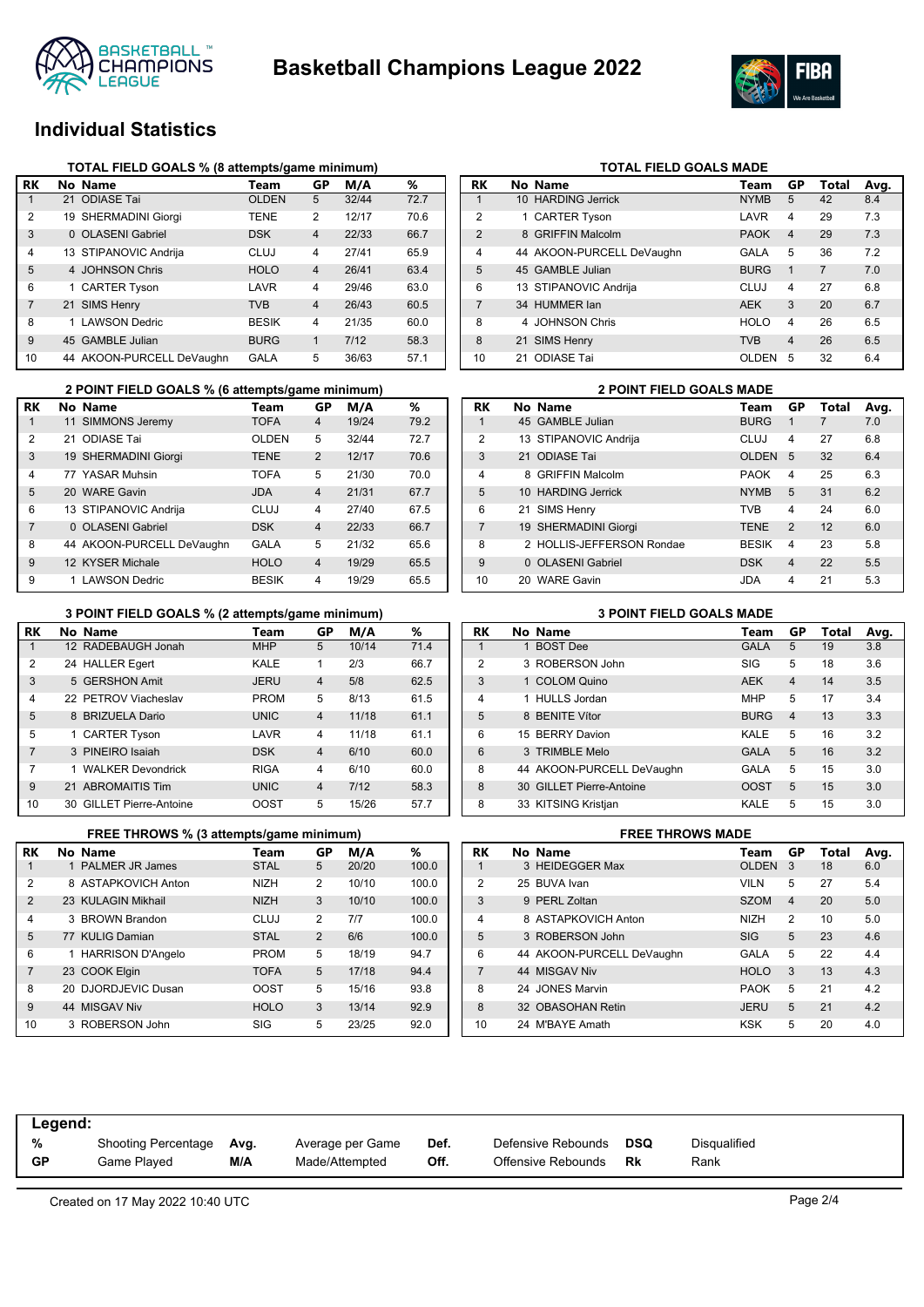



## **Individual Statistics**

| <b>TOTAL FIELD GOAL ATTEMPTS</b> |          |                     |              |                |       |      |
|----------------------------------|----------|---------------------|--------------|----------------|-------|------|
| RK                               |          | No Name             | Team         | GP             | Total | Avg. |
| 1                                |          | 10 HARDING Jerrick  | <b>NYMB</b>  | 5              | 95    | 19.0 |
| $\overline{2}$                   |          | 8 GRIFFIN Malcolm   | <b>PAOK</b>  | 4              | 68    | 17.0 |
| 3                                |          | 4 ADAMS Jalen       | <b>JERU</b>  | 5              | 72    | 14.4 |
| 4                                |          | 50 COLSON Bonzie    | <b>KSK</b>   | 5              | 70    | 14.0 |
| 5                                |          | 3 HEIDEGGER Max     | <b>OLDEN</b> | 3              | 42    | 14.0 |
| 6                                |          | 13 JELOVAC Stevan   | AEK          | $\overline{2}$ | 28    | 14.0 |
| 7                                |          | 15 WHITEHEAD Isaiah | <b>BESIK</b> | 3              | 41    | 13.7 |
| 8                                |          | 5 SIMON Justin      | <b>MHP</b>   | 5              | 67    | 13.4 |
| 9                                | $\Omega$ | <b>BONE</b> Jordan  | <b>BESIK</b> | 3              | 40    | 13.3 |
| 10                               |          | 3 TRIMBLE Melo      | GALA         | 5              | 66    | 13.2 |

| <b>3 POINT FIELD GOAL ATTEMPTS</b> |  |                    |             |                |       |      |
|------------------------------------|--|--------------------|-------------|----------------|-------|------|
| <b>RK</b>                          |  | No Name            | Team        | GP             | Total | Avg. |
|                                    |  | 1 BOST Dee         | <b>GALA</b> | 5              | 52    | 10.4 |
| $\overline{2}$                     |  | 3 TRIMBLE Melo     | GALA        | 5              | 42    | 8.4  |
| 3                                  |  | 3 ROBERSON John    | <b>SIG</b>  | 5              | 39    | 7.8  |
| 4                                  |  | 4 70RIKS Kristers  | <b>RIGA</b> | 4              | 31    | 7.8  |
| 5                                  |  | 24 WALLER Antabia  | <b>IGOK</b> | 5              | 38    | 7.6  |
| 6                                  |  | 25 MCGEE Tyrus     | <b>BURG</b> | 4              | 30    | 7.5  |
| 7                                  |  | 1 HULLS Jordan     | <b>MHP</b>  | 5              | 37    | 7.4  |
| 8                                  |  | 33 DIMSA Tomas     | <b>TVB</b>  | 4              | 29    | 7.3  |
| 8                                  |  | 35 RICHARD Patrick | CLUJ        | $\overline{4}$ | 29    | 7.3  |
| 10                                 |  | 15 BERRY Davion    | KALE        | 5              | 35    | 7.0  |

#### **PERSONAL FOULS**

| <b>RK</b>      | No Name              | Team        | GP             | <b>Total</b>   | Avg. |
|----------------|----------------------|-------------|----------------|----------------|------|
| 1              | 21 MURPHY Kamari     | <b>KALE</b> | 1              | 5              | 5.0  |
| 2              | 4 JOHNSON Chris      | <b>HOLO</b> | 4              | 19             | 4.8  |
| 3              | 18 ÖZDEMIROGLU Doqus | <b>DSK</b>  | $\overline{4}$ | 16             | 4.0  |
| 4              | 9 ERDEN Semih        | <b>KSK</b>  | 3              | 12             | 4.0  |
| $\overline{4}$ | 23 KULAGIN Mikhail   | <b>NIZH</b> | 3              | 12             | 4.0  |
| 4              | 44 MISGAV Niv        | <b>HOLO</b> | 3              | 12             | 4.0  |
| 7              | 91 JOSEPH Georgi     | <b>SIG</b>  | 1              | $\overline{4}$ | 4.0  |
| 7              | 6 KRUSLIN Filip      | <b>SASS</b> | 1              | 4              | 4.0  |
| 9              | 1 LEWIS JeQuan       | <b>KALE</b> | 5              | 19             | 3.8  |
| 9              | 9 TREIER Kaspar      | SASS        | 5              | 19             | 3.8  |

| RK             | No Name              | Team        | GP | Total          | Avg. |
|----------------|----------------------|-------------|----|----------------|------|
| 1              | 7 RADZEVICIUS Gytis  | <b>VILN</b> | 5  | 3              | 0.6  |
| $\mathfrak{p}$ | 21 BAKO Ismael       | <b>MANR</b> | 5  | 2              | 0.4  |
| $\overline{2}$ | 24 JONES Marvin      | <b>PAOK</b> | 5  | $\overline{2}$ | 0.4  |
| 2              | 17 KENNEDY D.J.      | <b>PROM</b> | 5  | 2              | 0.4  |
| $\overline{2}$ | 23 STEPHENS De'Shawn | <b>IGOK</b> | 5  | $\mathcal{P}$  | 0.4  |
| 6              | 15 CLARK Cameron     | OLDEN       | 4  | 1              | 0.3  |
| 6              | 33 DIMSA Tomas       | <b>TVB</b>  | 4  | 1              | 0.3  |
| 6              | 33 JANKOVIC Vlado    | <b>PAOK</b> | 4  | 1              | 0.3  |
| 6              | 6 KELLER Akos        | <b>SZOM</b> | 4  | 1              | 0.3  |
| 6              | 21 SIMS Henry        | TVB         | 4  |                | 0.3  |

| RK             |    | No Name               | Team        | GP             | Total | Avg. |
|----------------|----|-----------------------|-------------|----------------|-------|------|
|                |    | 8 GRIFFIN Malcolm     | <b>PAOK</b> | 4              | 52    | 13.0 |
| $\overline{2}$ | 10 | HARDING Jerrick       | <b>NYMB</b> | 5              | 63    | 12.6 |
| 3              |    | 45 GAMBLE Julian      | <b>BURG</b> | 1              | 12    | 12.0 |
| $\overline{4}$ |    | 5 SIMON Justin        | <b>MHP</b>  | 5              | 55    | 11.0 |
| 5              |    | 3 NDOUR Maurice       | <b>VILN</b> | 3              | 33    | 11.0 |
| 6              |    | 12 MORIN Yannis       | SIG         | $\overline{4}$ | 41    | 10.3 |
| 7              |    | 33 PERKINS Nick       | <b>BRIN</b> | $\overline{4}$ | 40    | 10.0 |
| 7              | 9  | PERL Zoltan           | <b>SZOM</b> | 4              | 40    | 10.0 |
| 7              |    | 13 STIPANOVIC Andrija | CLUJ        | $\overline{4}$ | 40    | 10.0 |
| 10             |    | 3 GAMBLE Julian       | <b>TENE</b> | 3              | 30    | 10.0 |

**2 POINT FIELD GOAL ATTEMPTS**

#### **RK No Name Team GP Total Avg.** 1 3 GAMBLE Julian TENE 3 22 7.3 2 13 STIPANOVIC Andrija CLUJ 4 28 7.0 3 3 HEIDEGGER Max OLDEN 3 21 7.0 4 25 BUVA Ivan VILN 5 32 6.4 5 22 HOGUE Dustin CLUJ 4 25 6.3 6 24 JONES Marvin PAOK 5 31 6.2 6 32 OBASOHAN Retin JERU 5 31 6.2 8 9 PERL Zoltan SZOM 4 22 5.5 9 3 SIMMONS Kobi STAL 5 27 5.4 10 24 BARAC Boris SZOM 4 21 5.3 **3 POINT FIELD GOAL ATTEMPTS FREE THROW ATTEMPTS**

| <b>MINUTES PLAYED</b>                               |          |                      |              |                |         |      |  |  |
|-----------------------------------------------------|----------|----------------------|--------------|----------------|---------|------|--|--|
| GP<br>No Name<br>Total<br><b>RK</b><br>Avg.<br>Team |          |                      |              |                |         |      |  |  |
|                                                     |          | 35 RICHARD Patrick   | <b>CLUJ</b>  | $\overline{4}$ | 2:27:15 | 36.8 |  |  |
| $\overline{2}$                                      |          | 15 WHITEHEAD Isaiah  | <b>BESIK</b> | 3              | 1:50:07 | 36.7 |  |  |
| 3                                                   |          | 1 LAWSON Dedric      | <b>BESIK</b> | $\overline{4}$ | 2:24:53 | 36.2 |  |  |
| $\overline{4}$                                      |          | 7 RADZEVICIUS Gytis  | <b>VILN</b>  | 5              | 2:56:05 | 35.2 |  |  |
| 5                                                   |          | 3 BROWN Brandon      | CLUJ         | $\overline{2}$ | 1:09:40 | 34.8 |  |  |
| 6                                                   | 11       | <b>BENKE Szilard</b> | <b>SZOM</b>  | 3              | 1:43:51 | 34.6 |  |  |
| $\overline{7}$                                      |          | 30 STEWART Elijah    | CLUJ         | $\overline{4}$ | 2:18:00 | 34.5 |  |  |
| 8                                                   |          | 34 HUMMER lan        | <b>AEK</b>   | 3              | 1:43:16 | 34.4 |  |  |
| 9                                                   | $\Omega$ | <b>BONE</b> Jordan   | <b>BESIK</b> | 3              | 1:41:06 | 33.7 |  |  |
| 10                                                  |          | PALMER JR James      | <b>STAL</b>  | 5              | 2:47:23 | 33.5 |  |  |

#### **DOUBLE DOUBLES OFFENSIVE REBOUNDS**

| RK             | No Name              | Team        | GP             | <b>Total</b>   | Avg. |
|----------------|----------------------|-------------|----------------|----------------|------|
|                | 23 STEPHENS De'Shawn | <b>IGOK</b> | 5              | 22             | 4.4  |
| $\overline{2}$ | 29 TYUS Alex         | <b>KSK</b>  | $\overline{2}$ | 8              | 4.0  |
| 3              | 21 MURPHY Kamari     | <b>KALE</b> | 1              | $\overline{4}$ | 4.0  |
| $\overline{4}$ | 11 SIMMONS Jeremy    | <b>TOFA</b> | $\overline{4}$ | 15             | 3.8  |
| 5              | 22 ILIC Dalibor      | <b>IGOK</b> | 5              | 18             | 3.6  |
| 5              | 7 RADZEVICIUS Gytis  | <b>VILN</b> | 5              | 18             | 3.6  |
| 7              | 6 SEGEV Itay         | <b>JERU</b> | 5              | 15             | 3.0  |
| 8              | 6 KELLER Akos        | <b>SZOM</b> | $\overline{4}$ | 12             | 3.0  |
| 9              | 45 GAMBLE Julian     | <b>BURG</b> | 1              | 3              | 3.0  |
| 9              | 44 MCCOY Brandon     | OOST        | 1              | 3              | 3.0  |

| Legend:   |                     |      |                  |      |                    |     |              |
|-----------|---------------------|------|------------------|------|--------------------|-----|--------------|
| %         | Shooting Percentage | Avg. | Average per Game | Def. | Defensive Rebounds | DSQ | Disqualified |
| <b>GP</b> | Game Played         | M/A  | Made/Attempted   | Off. | Offensive Rebounds | Rk  | Rank         |